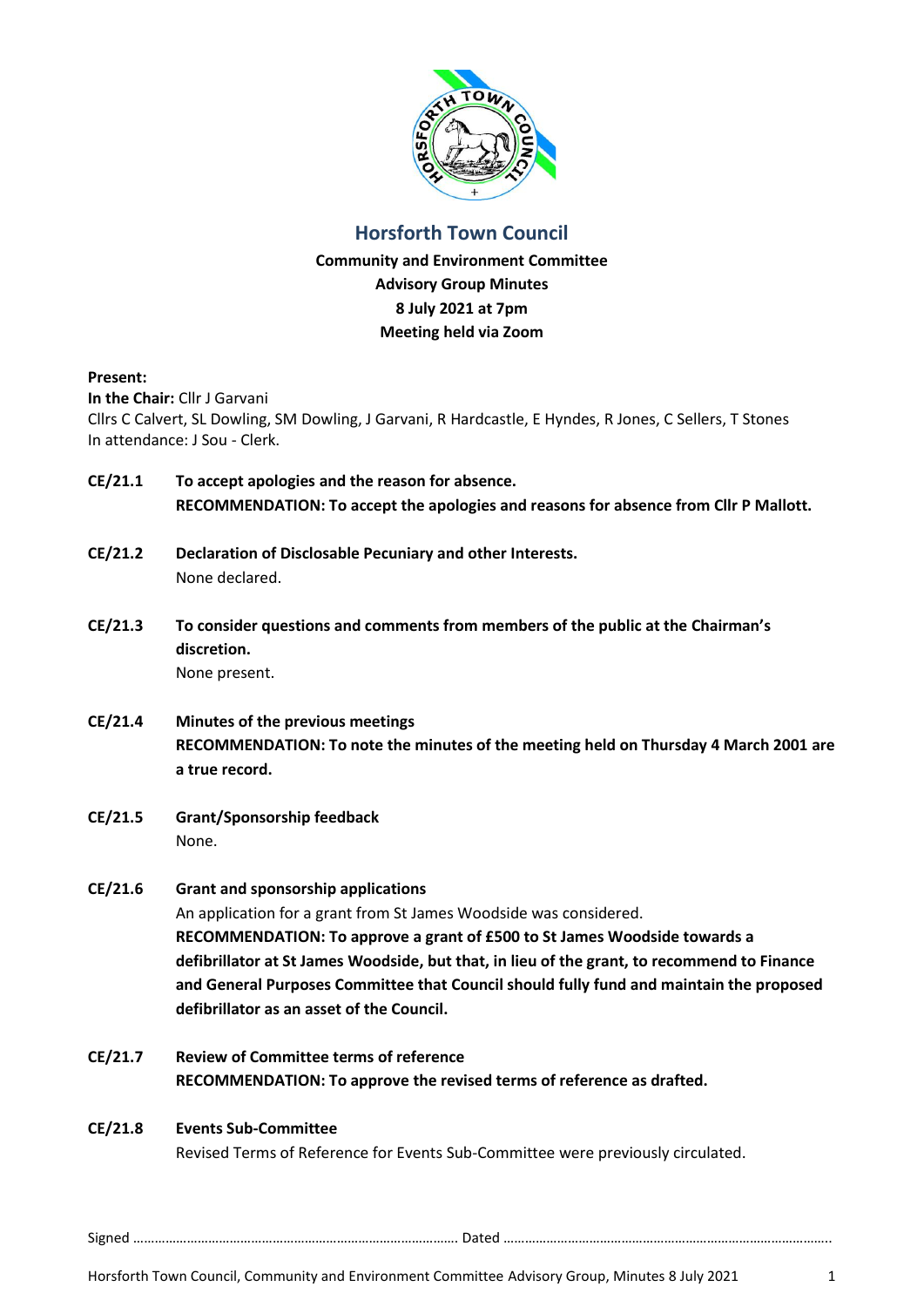**NOTED:** That the revised terms of reference removed the Annual Town Meeting and the Civic Service from the events for which Events Sub-Committee had responsibility.

- **21.8.1. RECOMMENDATION: To approve the Events Sub-Committee terms of reference as drafted.**
- **21.8.2. RECOMMENDATION: To appoint the following members to Events Sub-Committee:**

Cllrs B Batchelor, C Calvert, R Capitano, SL Dowling, SM Dowling, K Firth, J Garvani, E Hyndes, R Jacques, C Sellers, T Stones

# **CE/21.9 Good Citizen and Young Achiever awards**

- **21.9.1. RECOMMENDATION: To formally permit awards for Good Citizen Groups and Young Achiever Groups in addition to individual awards for Good Citizen and Young Achiever.**
- **21.9.2. RECOMMENDATION: That a group winner should be given a single prize for the whole group to recognise the group's achievement. ACTION: Office to investigation options for a suitable prize to be given to a group winner.**
- **21.9.3. RECOMMENDATION: That award nomination forms should be revised into a single form to cover all categories of awards – nominator to select which category of award the nomination is for**
- **21.9.4. RECOMMENDATION: To defer a decision on the award of litter grabbers to Horsforth Litter Pickers pending enquiries with Leeds City Council as to whether they recommend or can supply litter grabbers ACTION: Office to make enquiries with Leeds City Council**
- **21.9.5. RECOMMENDATION: Good Citizen and Young Achiever awards for 2021 to be presented at the Christmas Switch-on event**

# **CE/21.10 Jubilee Garden**

- **21.10.1. RECOMMENDATION: To ratify payments to Horsforth in Bloom for Jubilee Garden maintenance for April, May and June 2021 at £60 for each month.**
- **21.10.2. RECOMMENDATION: To appoint Horsforth in Bloom to maintain Jubilee Garden on a continuing monthly contract at £60 per month, plus materials, subject to annual review.**

Committee Advisory Group is very satisfied with Horsforth in Bloom's past maintenance of Jubilee Garden and is pleased to award the contract to a community group.

# **CE/21.11 Floral displays**

- **21.11.1. NOTED:** There was an issue with 6 hanging basket brackets having been removed for lamppost maintenance by Leeds City Council lighting contractors but the brackets were replaced and the missing hanging baskets installed without additional charge to Council. All hanging baskets and floral displays should now be in place.
- **21.11.2. NOTED:** request from Horsforth in Bloom to water planters and the rose bed at Fink Hill Clock instead of two of the Fairtrade sign planters at Kirkstall and Rawdon Crematorium. Leeds City Council had agreed to do this at no additional cost for this year but would need to re-quote next year**.**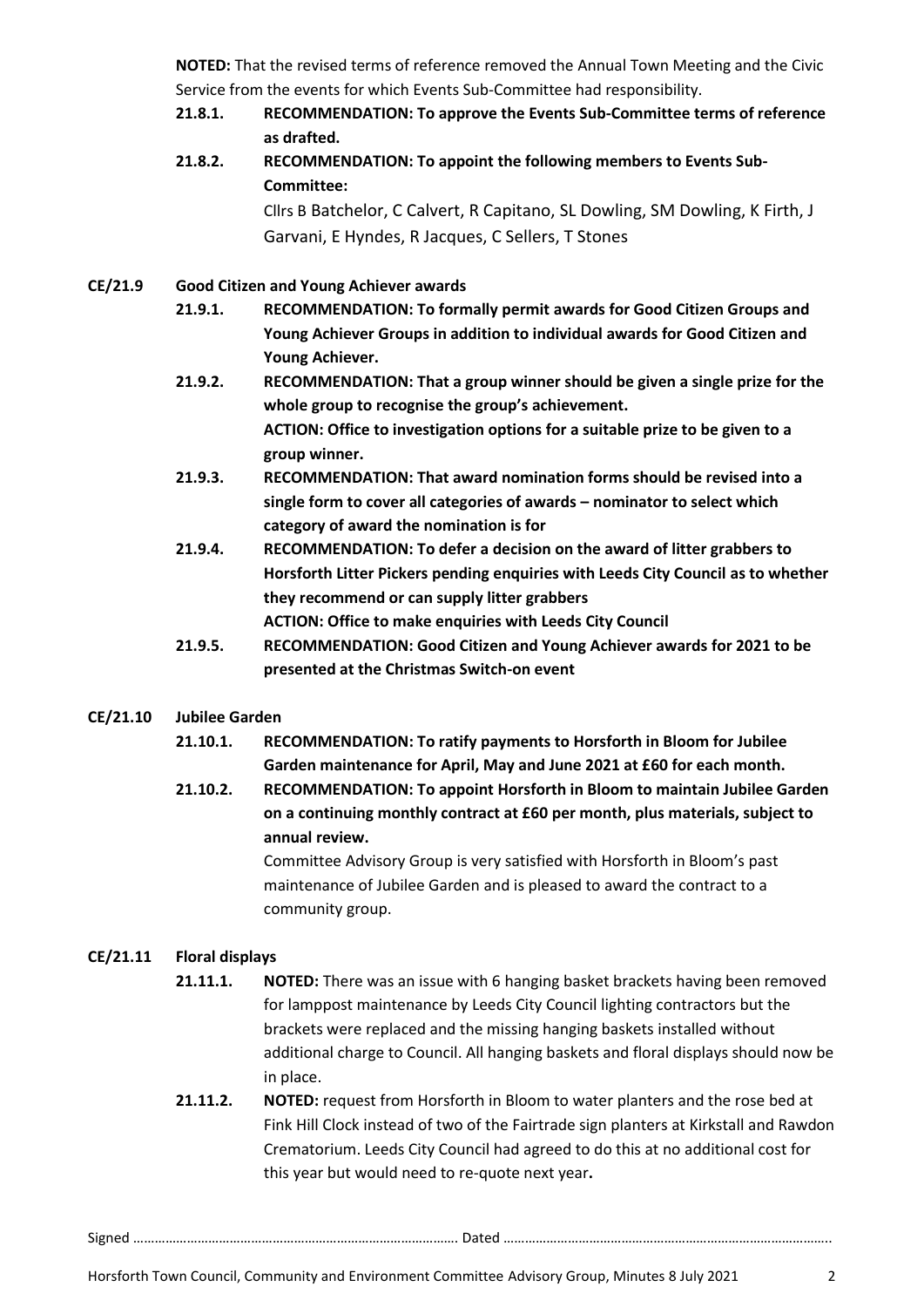**RECOMMENDATION: To approve watering the Fink Hill clock planters and rose bed instead of the Fairtrade sign planters at Kirkstall and Rawdon Crematorium for this year.**

# **CE/21.12 Band concerts**

**NOTED:** the revised band schedule as follows: Sunday 4 July – Haworth Band: cancelled Sunday 1 August – Guiseley Brass Band Sunday 12 September – Stroke of Genius Big Band **FURTHER NOTED:** The total sponsorship due from Council for the band concerts is reduced and is now £650 due to the cancellation of one concert.

# **CE/21.13 Horsforth Town Council Christmas Lights 2021**

#### **RECOMMENDATION:**

**To accept the quote from Leeds Lights for £12,802 for Christmas motifs, lights and electrician for switch-on.** 

**To waive financial regulations and to accept the quote without seeking further quotes on the basis that Council has a good working relationship with Leeds Lights and because Leeds Lights (as Leeds City Council) owns the lamp posts on which motifs would be installed and connected and an alternative supplier would require further negotiations and agreements with Leeds City Council to be in place.**

#### **CE/21.14 Events**

- **21.14.1. Horsforth Gala –** cancelled due to Covid-19. **Noted.**
- **21.14.2. Civic Service.**

# **Noted as follows:**

Date 25 July 2021, 5pm, St James Woodside. Tour of The Shed project to take place prior to the service.

No official invitations to be sent this year due to Covid-19. The Church has asked the office to notify guests and for guests to reply directly to the Church whether they will be attending.

The Church wishes to provide its own refreshments this year. The office has invited the Church to invoice the Council for any refreshments it provides as Council has set a budget of £100 towards the Civic Service, intended for refreshments and other costs.

#### **RECOMMENDATION:**

**To confirm removal of the Civic Service from Events Sub-Committee remit. That any invoice from St James Woodside towards refreshments should be limited to no more than £100.** 

# **21.14.3. Annual Event 2021.**

**RECOMMENDATION: That no annual event would be held in 2021 but that the Queen's Platinum Jubilee would be the annual event for both 2021 and 2022.**

#### **21.14.4. Remembrance Service 2021**.

Discussion regarding whether Council should take over organisation and costs of an event to mark Remembrance Sunday.

Legal liability and costs were discussed - including additional costs that a parade would entail. The office was awaiting further information on some costs, particularly in relation to traffic management matters.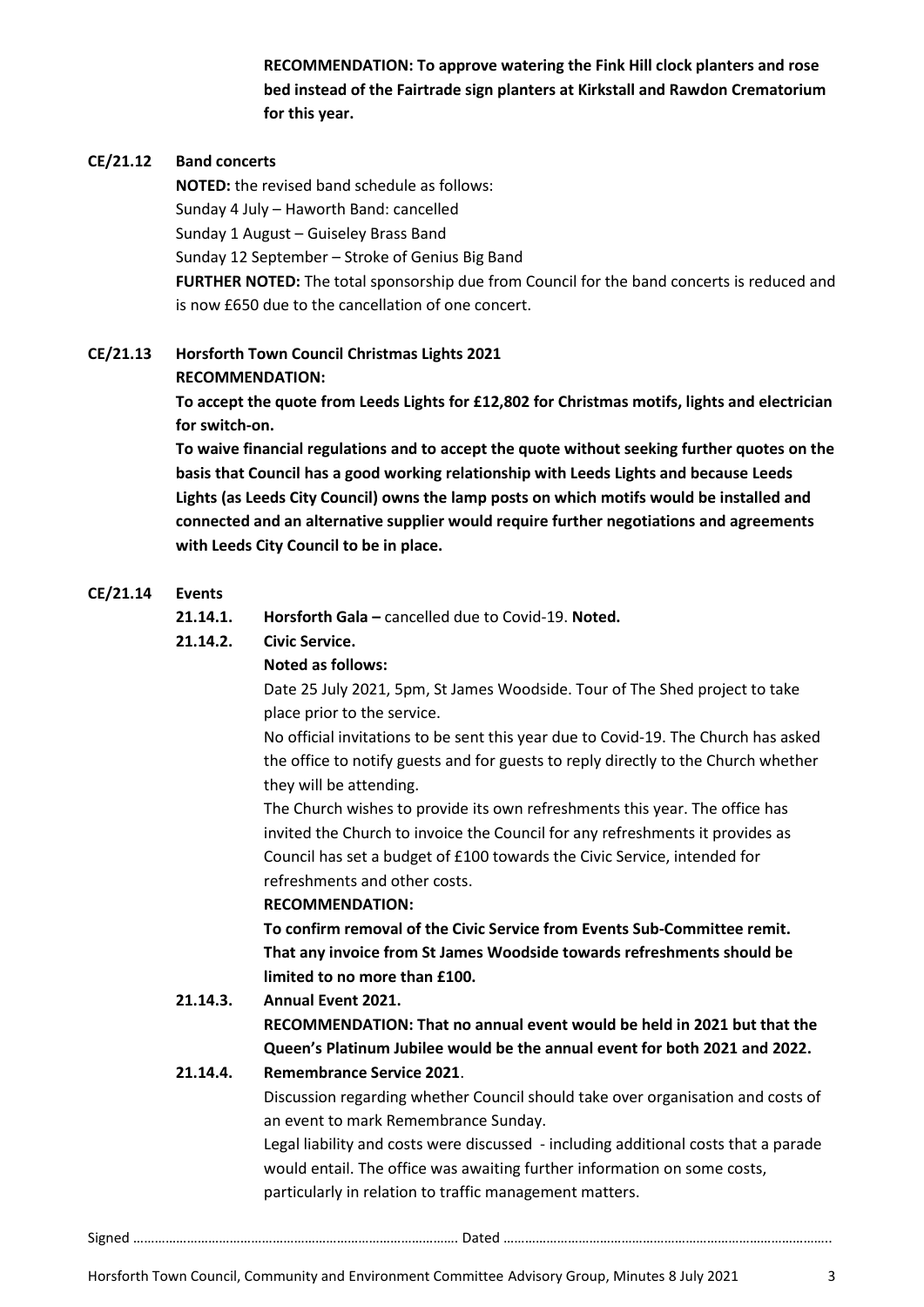It was **agreed** that a minimum should be ceremonies at the Boulder Stone on Stanhope Drive and at the Cenotaph. It was **noted** that this naturally led to a walk between the two locations.

It was **noted** that to ensure clarity and understanding, all communications relating to the event should be directed through the office.

**RECOMMENDATION: To defer a decision pending full costs details.**

#### **CE/21.15 The Queen's Platinum Jubilee, 2-5 June 2022**

See minute CE/21.14.3

Discussion regarding the event and having a beacon.

**ACTION: To remit organisation of an event for the Queen's Platinum Jubilee 2022 to Events Sub-Committee, to include investigation into having a beacon.**

#### **CE/21.16 Horsforth Matters**

- **21.16.1. RECOMMENDATION: To approve the Editorial Working Group Terms of Reference.**
- **21.16.2. RECOMMENDATION: That Editorial Working Group should meet on 5 August 2021.**
- **21.16.3. RECOMMENDATION: That the next edition of Horsforth Matters be published week commencing 25 October 2021.**
- **21.16.4. RECOMMENDATION: To delegate authority to make decisions relating to expenditure on Horsforth Matters to the Clerk in consultation with the Chairman of Community and Environment Committee and the lead of the Working Group.**

#### **AGREED: To suspend Standing Orders to permit the meeting to continue until 9:30pm.**

# **CE/21.17 Newlay Weir incident**

- **21.17.1. NOTED:** update from the Environment Agency dated 28 April 2021.
- **21.17.2. NOTED:** correspondence between a member of the public and the Environment Agency and concerns that the Environment Agency was not engaging with the local community.

#### **21.17.3. RECOMMENDATION:**

**That the Clerk write to write to the Environment Agency to say that the Council finds the letter to the member of the public unacceptable and is disappointed that the Agency does not feel the need to consult with residents. That Council offers to host a meeting between the Environment Agency and the local community.** 

# **ACTION: Clerk to write and send letter.**

#### **CE/21.18 Hall Park**

**NOTED:** the paths at Hall Park were in poor condition due to encroachment. **RECOMMENDATION:** That the Clerk writes to Leeds City Council Parks and Countryside regarding the poor condition of the paths in Hall Park. **ACTION:** Clerk to write to Leeds City Council Parks and Countryside as above.

# **CE/21.19 Reports from Council representatives on external matters/groups**

Signed ………………………………………………………………………………. Dated ………………………………………………………………………………..

Horsforth Town Council, Community and Environment Committee Advisory Group, Minutes 8 July 2021 4